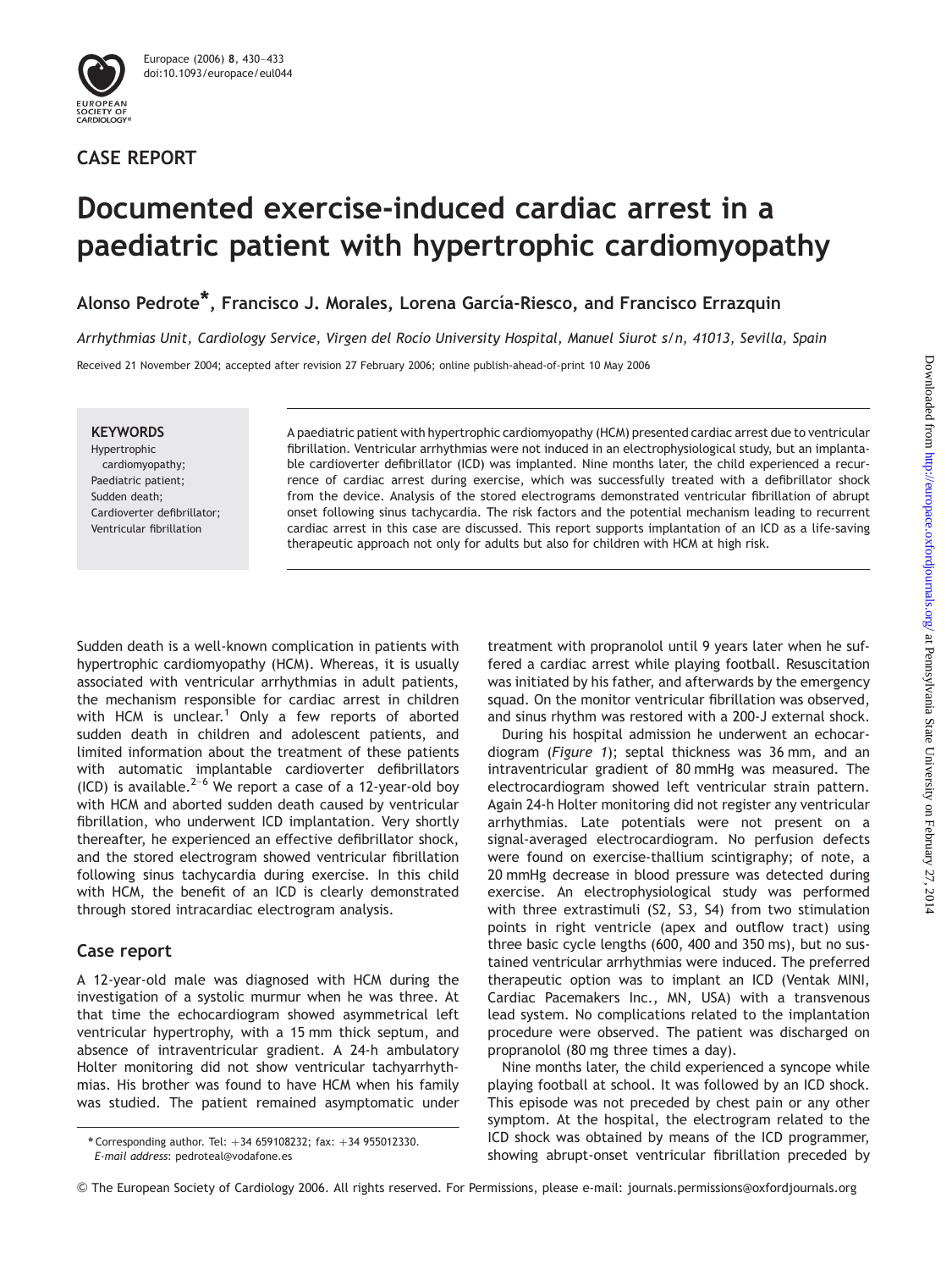

Figure 1 Echocardiogram showing an asymmetrical left ventricular hypertrophy. Septal thickness is 36 mm.

sinus tachycardia (155 bpm) and followed by a successful 27-J biphasic shock (Figure 2). Verapamil (80 mg three times a day) was started, and abstention from vigorous physical activity was emphasized. No recurrences have been detected after 36-month follow-up.

### **Discussion**

HCM is characterized by ventricular hypertrophy not caused by known diseases or conditions, and it has been related to heterogeneous genetic mutations.<sup>7</sup> It can be diagnosed at any age and its clinical course is variable, ranging from asymptomatic patients to those presenting sudden death. Among children, HCM is associated with especially increased mortality, and it has been suggested that half of the child population who are diagnosed at an age between 1 and 14 years die suddenly in the following 9 years.<sup>8</sup>

In the few reported cases of children with HCM resuscitated after cardiac arrest, the underlying arrhythmia is usually a polymorphic ventricular tachycardia or ventricular fibrillation. $9$  The mechanisms leading to sudden death in these patients can be varied, and may interact among them; it has been suggested that they could differ in young and adult patients.<sup>10</sup> It is possible that, in younger patients, sudden death is more frequently related to myocardial ischaemia rather than to a primary arrhythmogenic ventricular substrate. $8$  In the present case, the abrupt onset of ventricular fibrillation and the absence of late potentials or inducible ventricular arrhythmias on programmed stimulation do not support the hypothesis of an established arrhythmic ventricular substrate other than presumed myocardial disarray. Cardiac arrest can be triggered by atrial fibrillation in adolescent patients with  $HCM<sub>1</sub><sup>11</sup>$  but it was not registered in this child anytime. Despite the absence of regional perfusion defects in the stress scintigraphy images, myocardial ischaemia cannot be excluded as the precipitor of this event. It is known that some patients with HCM may have an abnormal vascular response to exercise, as has this child.<sup>12</sup> In the present case, one potential explanation could be that, during strenuous exercise, sinus tachycardia combines with severe hypotension and decreased myocardial perfusion to trigger ventricular fibrillation. In this setting the presence of moderate to severe outflow tract obstruction may have contributed to the event in this child.

The identification of individual patients with HCM at high risk for sudden death remains controversial. Several indicators have been identified but have poor positive predictive value and a high negative predictive accuracy.<sup>13,14</sup> This child had two risk factors for sudden death at the time of his cardiac arrest, the degree of wall thickness, and the abnormal blood pressure response to exercise. A recent study reported that the magnitude of left ventricular hypertrophy  $( \geq 3$  cm) is directly related to a risk of sudden death and justifies ICD use, particularly in the young.<sup>15</sup> However, severe cardiac hypertrophy was not associated with increased rate of therapeutic ICD interventions in another study.<sup>16</sup> It is possible that this risk factor alone has insufficient predictive accuracy to guide decisions regarding prophylactic treatment. An abnormal blood pressure response during exercise can be detected in 25% of HCM patients. It is a more sensitive indicator of risk in younger patients and is associated with sudden death, although the relative risk is low.<sup>14</sup> Therefore, a positive result should be used in conjunction with other risk factors. It is interesting to note that some of the most mentioned markers of high risk, such as the detection of non-sustained ventricular tachycardias (nSVT) on Holter monitoring or the inducibility of sustained ventricular arrhythmias on electrophysiological study in high-risk population, were absent in this case despite suffering recurrent cardiac arrest. The low prevalence of nSVT in young patients with HCM is well recognized; current data suggest that the risk associated with nSVT is higher in the young.14 We agree that invasive electrophysiological investigations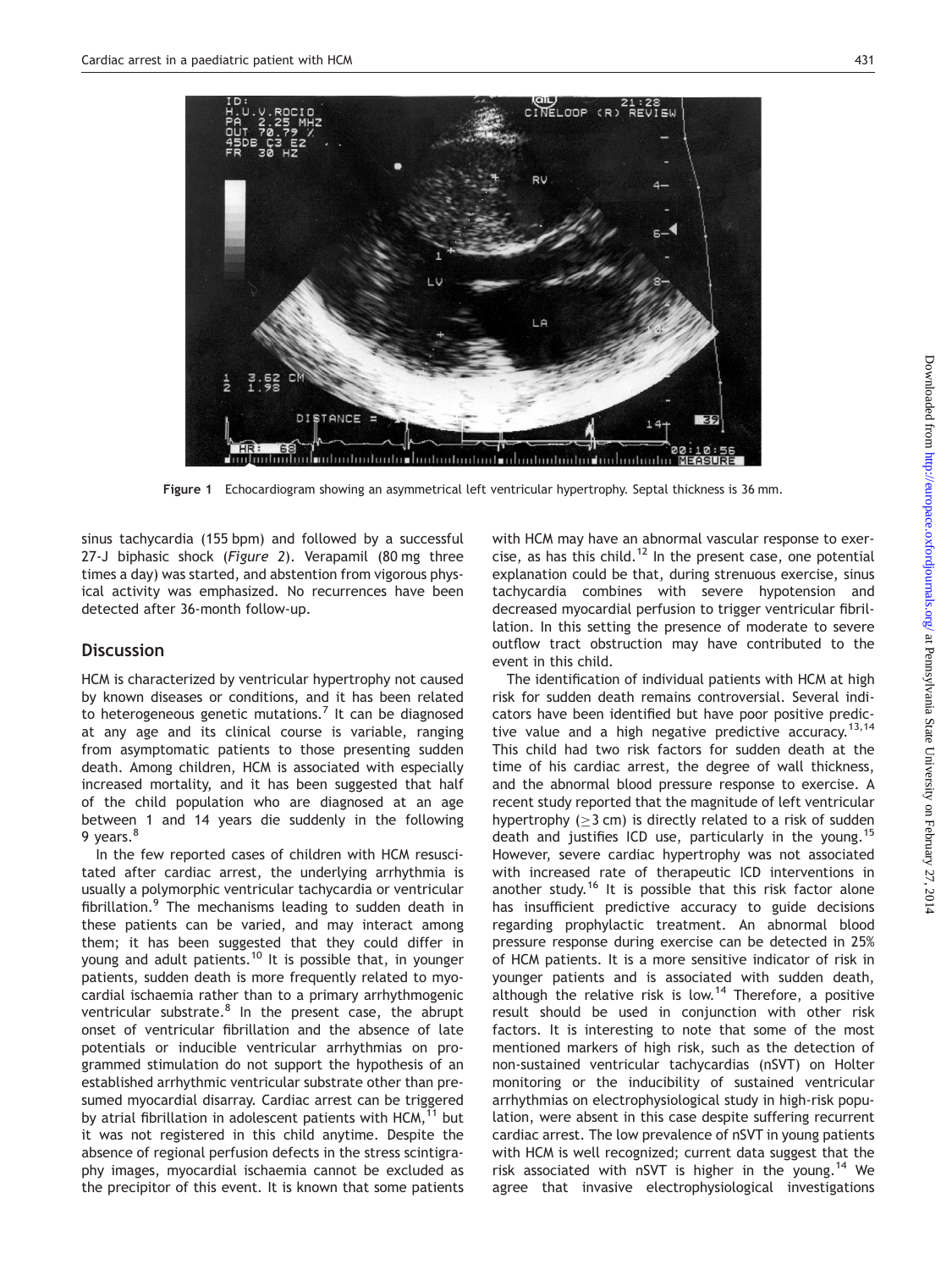

Figure 2 Stored intracardiac electrogram from the ICD register/monitor. A sinus tachycardia during exercise is followed by an abrupt onset of ventricular fibrillation, which is terminated by a 27-J shock from the device.

result in a low predictive positive accuracy and are not useful in most patients with HCM when assessing risk.<sup>17</sup> However, there seems to be agreement that aborted sudden death is a strong predictor of recurrent cardiac arrest in patients with HCM.<sup>10,13,14</sup>

It has been suggested that, in a selected adult population with HCM, the ICD seems to have a less important impact on prognosis than it has in adult patients with other aetiologies of cardiac arrest.<sup>18,19</sup> Moreover, the information available in the literature on ICD treatment in children with HCM is limited.<sup>2–6</sup> This case offers some confirmation that ICD therapy is effective in young patients with HCM and previous cardiac arrest. The ICD may become established as a therapeutic option in patients with HCM at high risk.<sup>16,19,20</sup> These devices have not been evaluated in HCM as part of prophylactic trials because it is a relatively uncommon disease and difficulties in identifying patients who are at risk of sudden death. In two recent studies with long-term follow-up,  $16,20$  the range of therapeutic ICD interventions is lower in patients who received devices for primary prevention (3–4.5%) that for secondary prevention (7–11%). We must consider, before implantation of an ICD in young patients, a high incidence of serious side effects, the most common being inappropriate ICD discharges, infections and lead related problems.4,5

This fully documented case of a child with HCM and recurrent cardiac arrest in whom sinus tachycardia precedes abrupt-onset ventricular fibrillation may help to highlight the unclear mechanisms leading to sudden death in these

patients. Here the episode has been faithfully registered in the stored electrograms of a latest generation ICD. As sudden death has a particularly high incidence in children and young patients with HCM, especially when there is a history of previous cardiac arrest, ICD use can be an effective alternative treatment for these high-risk patients.

#### References

- 1. McKenna WJ, Deanfield JE. Hypertrophic cardiomyopathy: an important cause of sudden death. Arch Dis Child 1984;<sup>59</sup>:971–5.
- 2. Kron J, Oliver RP, Norsted S, Silka MJ. The automatic implantable cardioverter defibrillator in young patients. J Am Coll Cardiol 1990; <sup>16</sup>:896–902.
- 3. Wilson WR, Greer GE, Grubb BP. Implantable cardioverter-defibrillators in children: a single institutional experience. Ann Thorac Surg 1998; <sup>65</sup>:775–8.
- 4. Alexander ME, Cecchin F, Walsh EP, Triedman JK, Bevilacqua LM, Berul CI. Implications of implantable cardioverter defibrillator therapy in congenital heart disease and pediatrics. J Cardiovasc Electrophysiol 2004; <sup>15</sup>:72–6.
- 5. Stefanelli CB, Bradley DJ, Leroy S, Dick M, Serwer GA, Fischbach PS. Implantable cardioverter defibrillator therapy for life-threatening arrhythmias in young patients. J Interv Card Electrophysiol 2002;  $6.235 - 44$
- 6. Talard P, Levy S, Bonal J et al. Sudden death as a presenting symptom of hypertrophic cardiomyopathy: treatment with an implantable cardioverter defibrillator. Pacing Clin Electrophysiol 1996;<sup>19</sup>:1264–9.
- 7. Hauser RG. Genetic markers of ventricular hypertrophy. Am J Cardiol  $1997.79.12 - 5$
- 8. Dilsizian V, Bonow RO, Epstein SE, Fananapazir L. Myocardial ischaemia detected by thallium scintigraphy is frequently related to cardiac arrest and syncope in young patients with hypertrophic cardiomyopathy. J Am Coll Cardiol 1993;<sup>22</sup>:796–804.